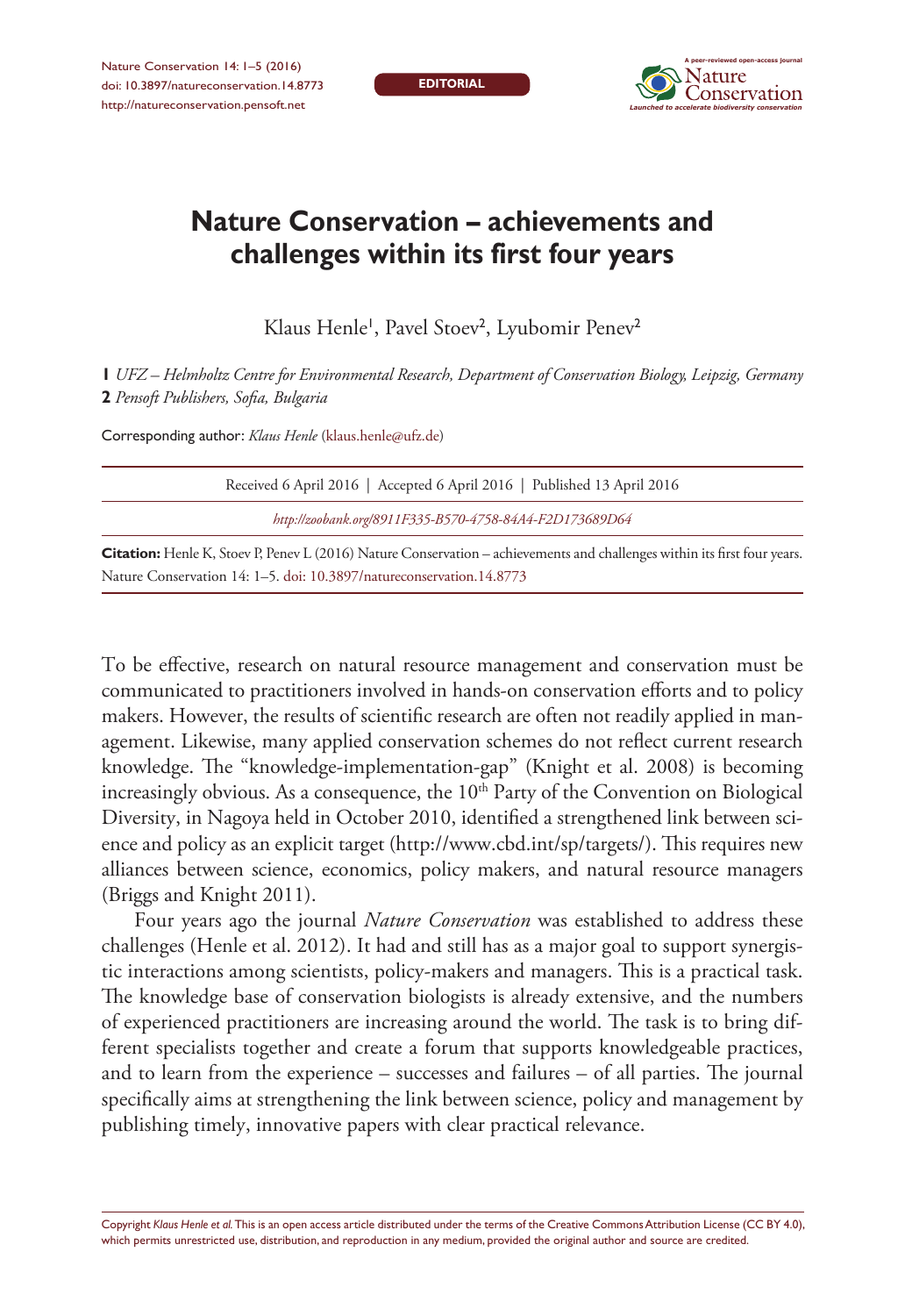Strengthening the link between science, policy and management is not only a major challenge for applied biodiversity conservation (Carmen et al. 2015) but also for journals, especially new ones. Scientists are primarily rewarded for the number of publications in international journals with high impact factors (Alberts 2013). However, many of these journals are not accessible to those working in nature conservation management or policy. Achievements in the transfer of knowledge from science to policy and applied nature conservation are more difficult to measure. These difficulties were faced initially also by *Nature Conservation*. In the first three years it was challenging to obtain a sufficiently larger number of articles that were both scientifically of high quality and at the same time highly relevant for nature conservation.

Despite these challenges *Nature Conservation* managed to publish 12, 13, and 13 articles in 2012, 2013, and 2014. The number grew to 21 in 2015, and after the acceptance for tracking by two of the largest abstract and citation databases of peerreviewed literature Thomson Reuters' Web-of-Science and Scopus, the number of submissions has recently increased. The rejection rate in the first four years was 60%. Most of the published articles were research articles (Fig. 1). Although there is some geographic bias in the submission of articles, we are proud that the geographic origin of authors is very broad, already comprising authors from 38 countries (Fig. 2). An overview of the most productive authors can be found at [http://natureconservation.](http://natureconservation.pensoft.net/most_productive_authors) [pensoft.net/most\\_productive\\_authors.](http://natureconservation.pensoft.net/most_productive_authors)

The two most frequently viewed articles published in the first four years is by van Sway et al. (2012) on the Dos and Don'ts for the butterflies of the Habitats Directive of the European Union (viewed 17978 times) and by Kideghesho et al. (2013) on



**Figure 1.** Distribution of published articles by type.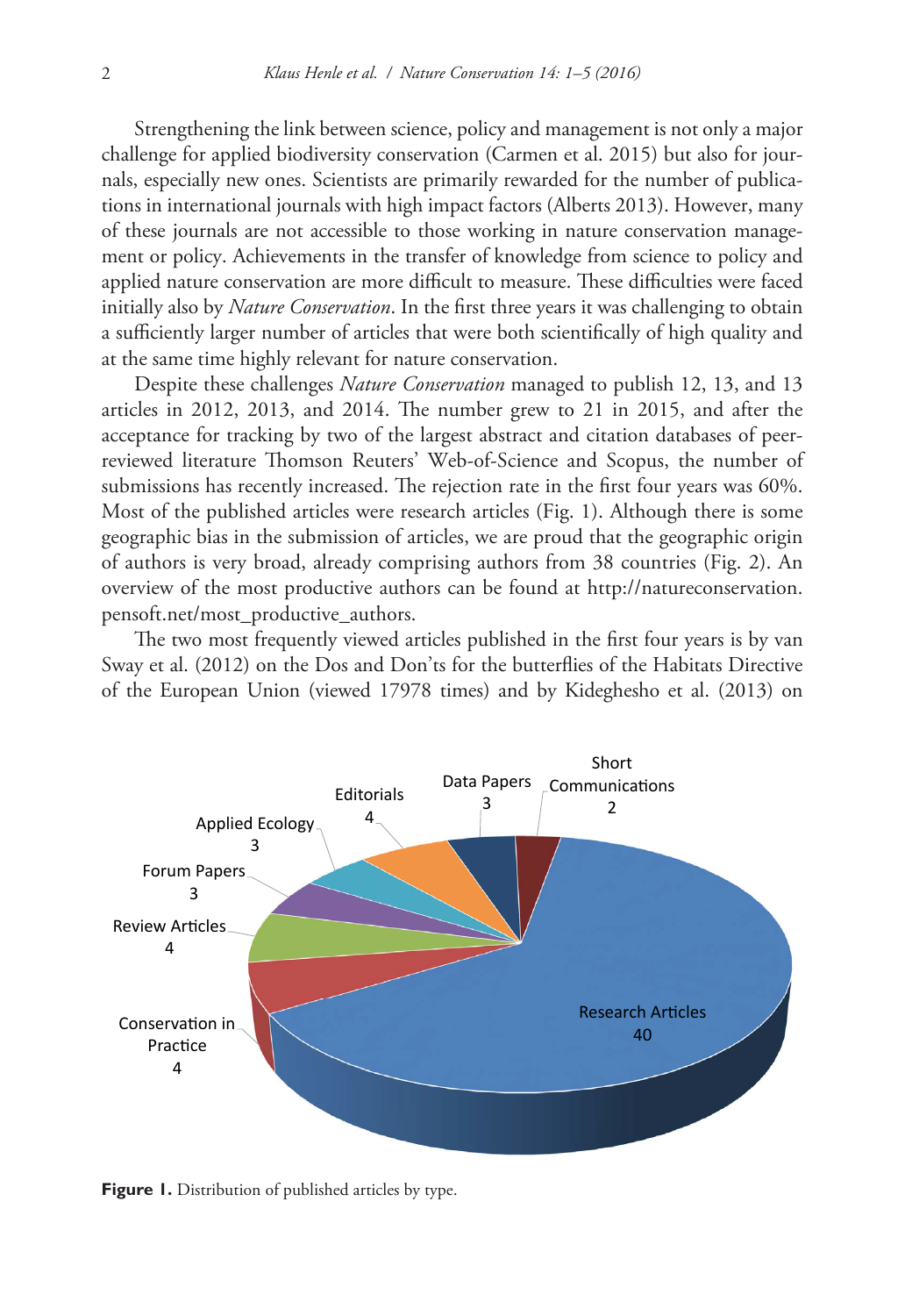

**Figure 2.** Distribution of authors by origin.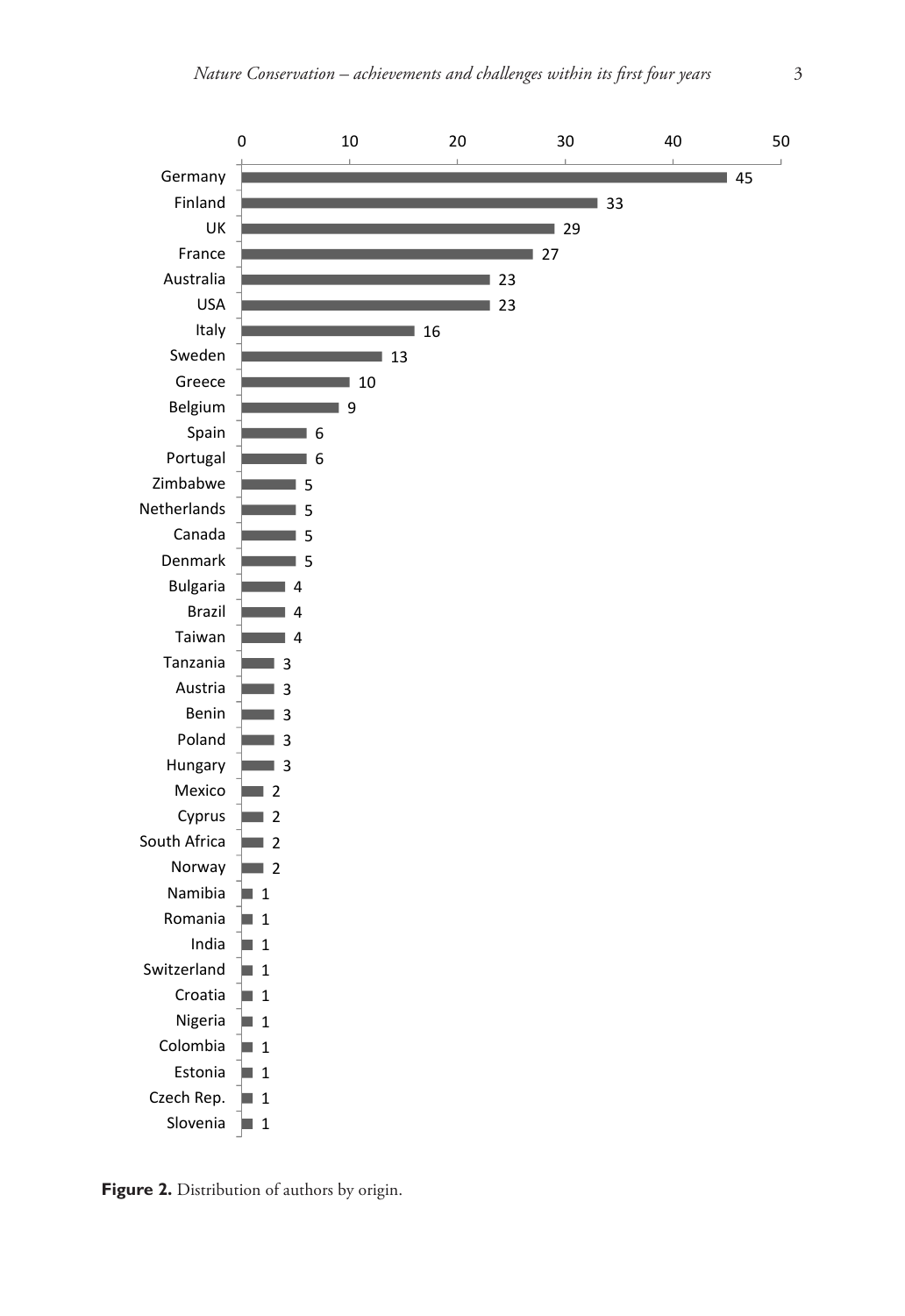challenges in biodiversity conservation in Tanzania (viewed 14384 times). A further list of frequently viewed articles can be found at [http://natureconservation.pensoft.net/](http://natureconservation.pensoft.net/browse_journal_articles?sortby=1) [browse\\_journal\\_articles?sortby=1.](http://natureconservation.pensoft.net/browse_journal_articles?sortby=1) The large number of views indicate that these papers are viewed also by those working in or interested in applied nature conservation.

*Nature Conservation* specifically facilitates authors in generating impact in applied nature conservation. The Public Relations team of Pensoft supports authors in generating news stories on papers that appeared in Nature Conservation. For example, news stories on the illegal trade of the Indian star tortoises were published, among others, in The Guardian, National Geographic, Science News Magazine. The butterfly publication of van Sway et al. (2012) was featured in the European Research and Development Information Service (CORDIS). Similarly, press releases on Eurekalert obtained high numbers of views by science journalists e.g., "Aging nestling Carnaby's cockatoo, *Calyptorhynchus latirostris*, and estimating the timing and length of the breeding season" (2,932 views) and "A critical review of the Mediterranean sea turtle rescue network: a web looking for a weaver" (2,612 views).

Quality journals cannot exist without authors profiting from publishing in the journal and without the voluntary work of reviewers and editors. We are deeply grateful to all the reviewers and editors (named at [http://natureconservation.pensoft.net/](http://natureconservation.pensoft.net/most_active_reviewers) [most\\_active\\_reviewers](http://natureconservation.pensoft.net/most_active_reviewers) and [http://natureconservation.pensoft.net/most\\_active\\_editors\)](http://natureconservation.pensoft.net/most_active_editors) that helped achieving a timely evaluation of all published articles.

We hope that our readers enjoy the publications in Nature Conservation and will consider submitting manuscripts that may make a difference for biodiversity policy and management and nature conservation at large.

## **References**

Alberts B (2013) Impact factors distortions. Science 340: 787. [doi: 10.1126/science.1240319](http://dx.doi.org/10.1126/science.1240319) Briggs SV, Knight AT (2011) Science-policy interface: scientific input limited. Science 333:

696–697. [doi: 10.1126/science.333.6043.696-b](http://dx.doi.org/10.1126/science.333.6043.696-b)

- Carmen E, Nesshöver C, Saarikoski H, Vandewalle M, Watt A, Wittmer H, Young J (2015) Creating a biodiversity science community: Experiences from a European Network of Knowledge. Environmental Science and Policy 54: 497–504. [doi: 10.1016/j.envsci.2015.03.014](http://dx.doi.org/10.1016/j.envsci.2015.03.014)
- Henle K, Bell S, Brotons L, Clobert J, Evans D, Goerg C, Grodzinska-Jurcak M, Gruber B, Haila Y, Henry P, Huth A, Julliard R, Keil P, Kleyer M, Kotze D, Kunin W, Lengyel S, Lin Y, Loyau A, Luck G, Magnuson W, Margules C, Matsinos Y, May P, Sousa-Pinto I, Possingham H, Potts S, Ring I, Pryke J, Samways M, Saunders D, Schmeller D, Simila J, Sommer S, Steffan-Dewenter I, Stoev P, Sykes M, Tóthmérész B, Yam R, Tzanopoulos J, Penev L (2012) Nature Conservation – a new dimension in Open Access publishing bridging science and application. Nature Conservation 1: 1–10. [doi: 10.3897/natureconservation.1.3081](http://dx.doi.org/10.3897/natureconservation.1.3081)
- Kideghesho JR, Rija AA, Mwamende KA, Selemani IS (2013) Emerging issues and challenges in conservation of biodiversity in the rangelands of Tanzania. Nature Conservation 6: 1–29. [doi: 10.3897/natureconservation.6.5407](http://dx.doi.org/10.3897/natureconservation.6.5407)